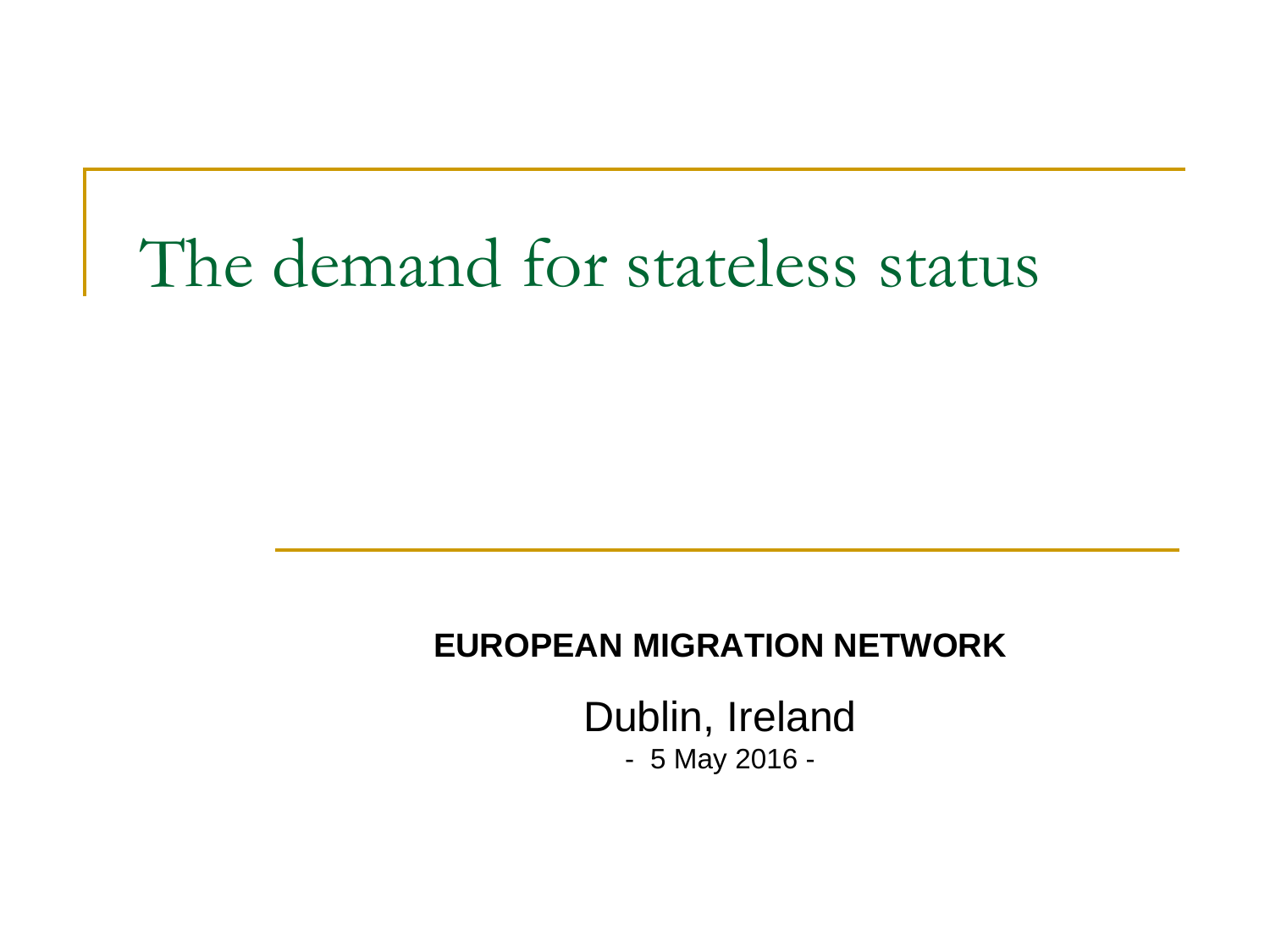### **COMPARISON OF PROCEDURES (1)**

#### Asylum applications/Stateless status applications

**1/ Asylum applications (80,075 in 2015 first applications + re-examinations + minors)**

#### **Legal basis:**

- **. Geneva Convention of 1951**
- **. Article 6 and 7 of the UNHCR mandate**
- **. Constitutional asylum**
- **. Subsidiary protection**

#### **Procedure and rights:**

 **. The application must be presented to the prefecture**

 **. Permission to stay (general rule) until the end of the procedure: OFPRA (French Office for the Protection of Refugees and Stateless Persons) or OFPRA + CNDA\***

 **. Access to social rights (allowance/accommodation/medical cover) and suspensory appeal**

 **\* National Court of Asylum**

#### **2/ Stateless status applications (281 in 2015)**

**Legal basis:**

 **. New York Convention of 1954**

#### **Procedure and rights:**

- **. The applicant directly contacts OFPRA, sometimes advised by a prefecture**
- **. No right is provided for, i.e. No stay (however, certain applicants receive this on other grounds: +/- 25%) No allowance No accommodation No suspensory appeal**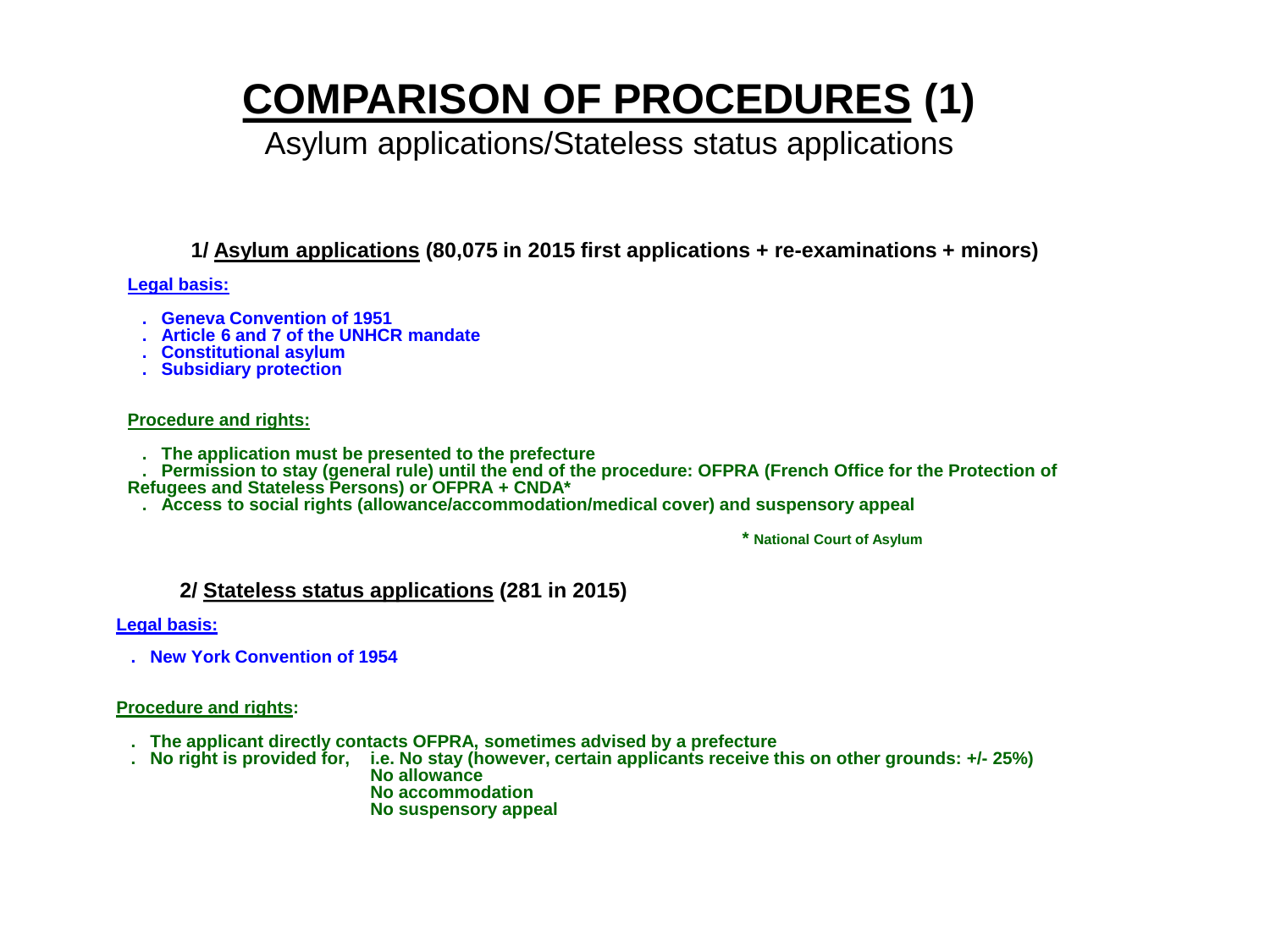### **COMPARISON OF PROCEDURES (2)**

#### Asylum applications/Stateless status applications

**1/ Asylum applications (80,075 in 2015 first applications + minors + re-examinations)**

#### **DECISION:**

- 
- **. If granted: Refugee status/Subsidiary protection:**
	- **- Resident card (10 years) or VPF** *Private and Family Life* **residence permit (1 year)**
	- **- Civil Status Documents/Travel permit (2 years)**
	- **- Right to family reunification/Naturalisation without waiting period requirement**

- 
- **. If rejected: - Period of one month to bring an appeal**
	- **- Jurisdiction held by CNDA (and Council of State in appeal) - Suspensory appeal of an expulsion measure**
	-
- **. If repeal by the CNDA: See "If granted"**

 **. If the rejection is confirmed: Obliged to leave the territory, except in the event of possible issuance of a residence permit on grounds other than asylum.**

#### **2/ Stateless status applications (281 in 2015)**

#### **DECISION:**

- **. If granted: Stateless status: - VPF residence permit (1 year)/ECV Documents/Travel permit (1 or 2 years)**
- **. If rejected: - Jurisdiction of the common law courts: TA** *Administrative courts* **(42) CAA** *Administrative courts of appeal* **(8) / CE** *Council of State*
- **. If repeal by the TA/CAA: Case reviewed by OFPRA**
- **. If rejection confirmed by TA/CAA: The situation, in terms of the right to stay, remains the same as it was before**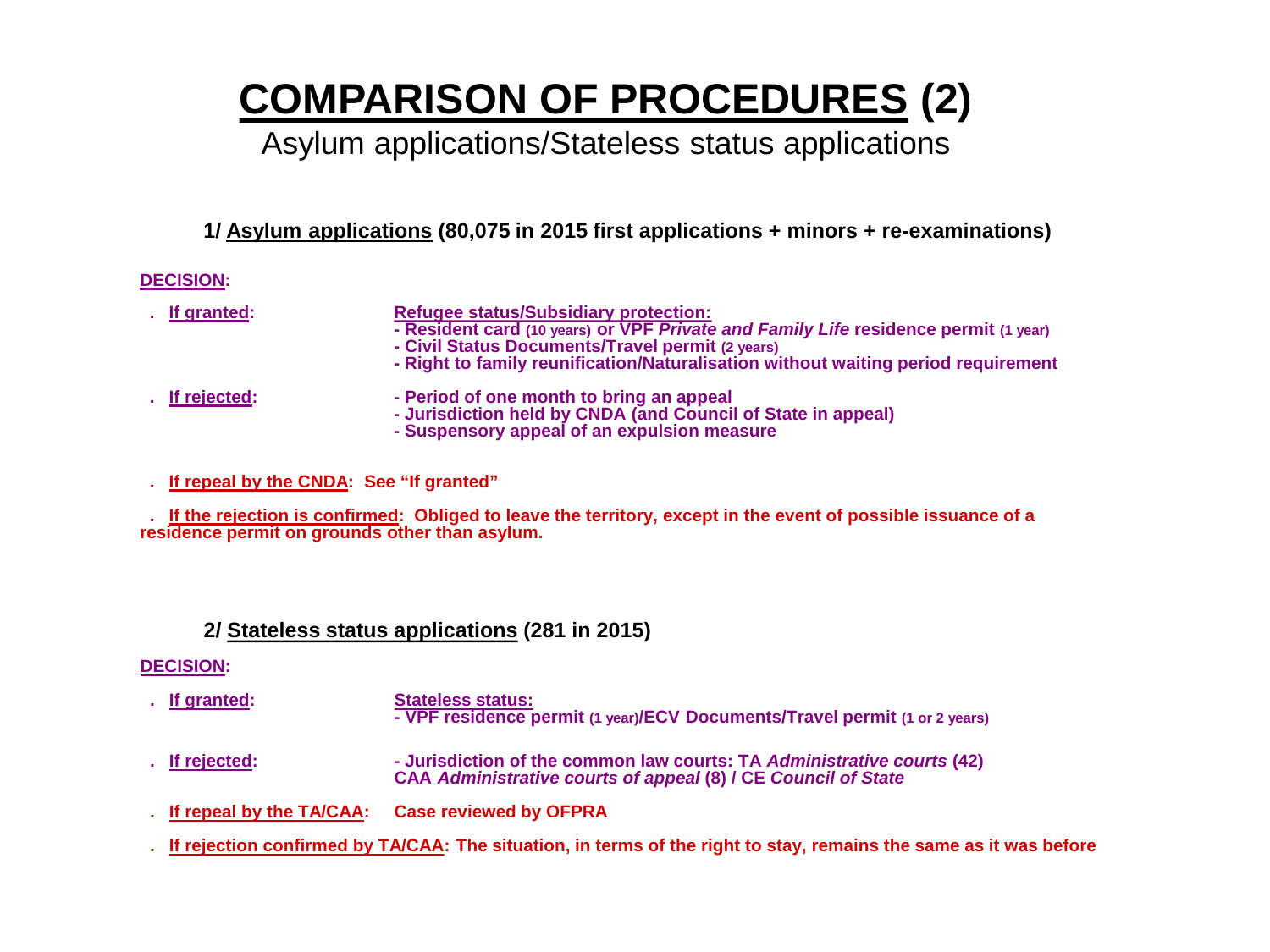## A relatively stable level of demand

#### Evolution in the numbers of stateless status applications since 1999

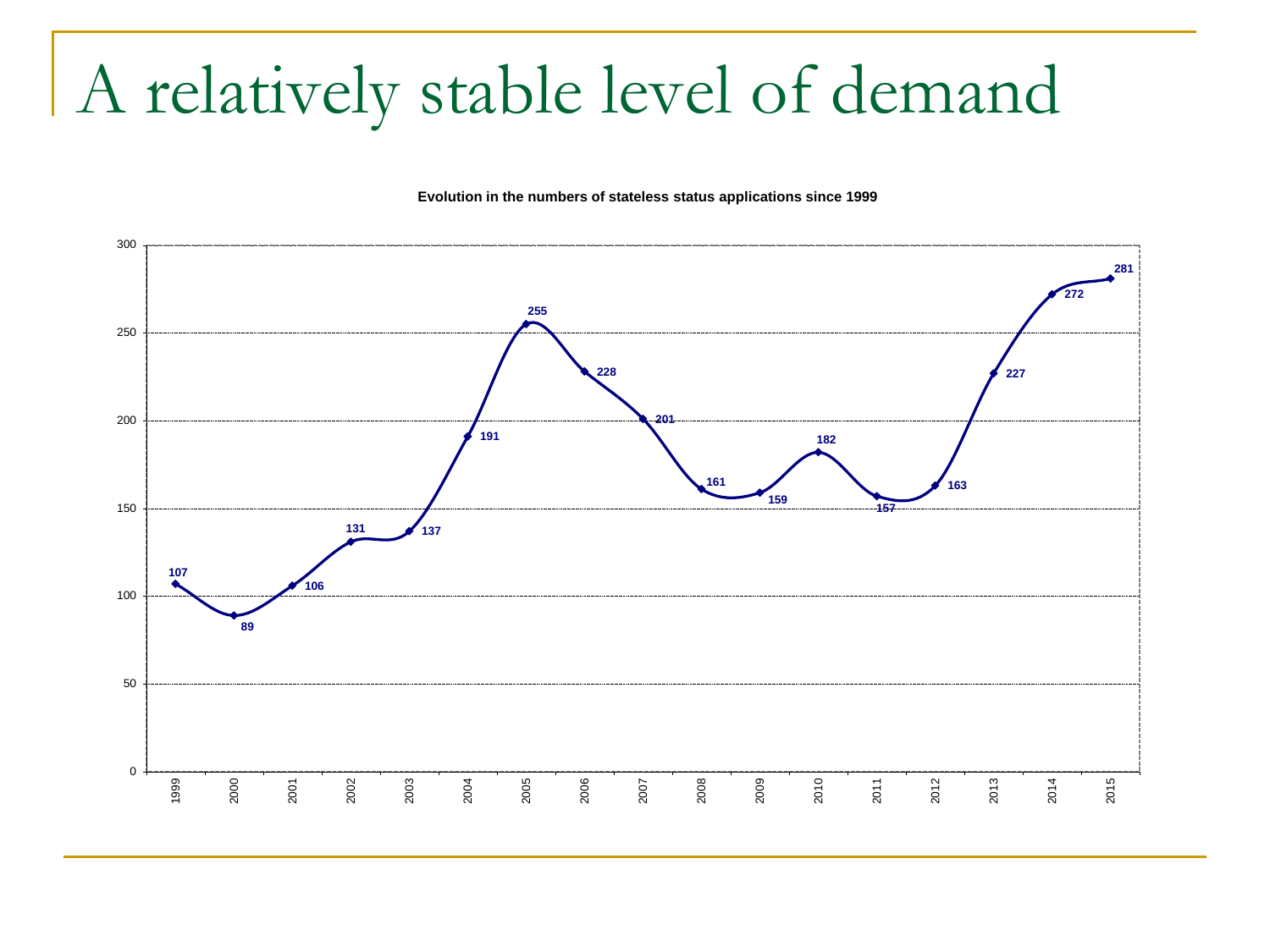# Applications per continent of birth

|                          | 2006  | 2007 | 2008  | 2009        | 2010 | 2011        | 2012  | 2013 | 2014  | 2015 |
|--------------------------|-------|------|-------|-------------|------|-------------|-------|------|-------|------|
| <b>IEU</b>               | 62%   | 60%  | 64%   | 70%         | 71%  | 66%         | 78%   | 64%  | 64%   | 48%  |
| <b>AS</b>                | 24%   | 29%  | 22%   | 16%         | 18%  | 18%         | 13%   | 17%  | 20%   | 29%  |
| <b>AF</b>                | 12%   | 10%  | 11%   | 12%         | 10%  | 13%         | 8%    | 19%  | 14%   | 25%  |
| <b>AM</b>                | 1%    | 0%   | 2%    | $1\%$       | 1%   | $1\%$       | $1\%$ | 0%   | $1\%$ | 0%   |
| <b>Oceania</b>           | 0%    | 0%   | 0%    | 0%          | 0%   | 0%          | 0%    | 0%   | 0%    | 0%   |
| Undetermined             | $1\%$ | 0%   | $1\%$ | 1%          | 0%   | 1%          | 0%    | 0%   | 1%    | 1%   |
| <b>Total</b>             | 100%  | 100% | 100%  | <b>100%</b> | 100% | <b>100%</b> | 100%  | 100% | 100%  | 103% |
| %MA<br>of which          | 7%    | 9%   | 12%   | 9%          | 12%  | 16%         | 6%    | 16%  | 17%   | 10%  |
| $%$ FRA<br>of which      | 7%    | 1%   | $2\%$ | 1%          | 2%   | 3%          | 2%    | 4%   | 2%    | 3%   |
| ℀<br>ex-USSR<br>of which | 29%   | 26%  | 25%   | 39%         | 36%  | 46%         | 44%   | 27%  | 30%   | 24%  |
| ex-Yug<br>%<br>of which  | 15%   | 19%  | 12%   | 18%         | 21%  | 8%          | 21%   | 18%  | 15%   | 7%   |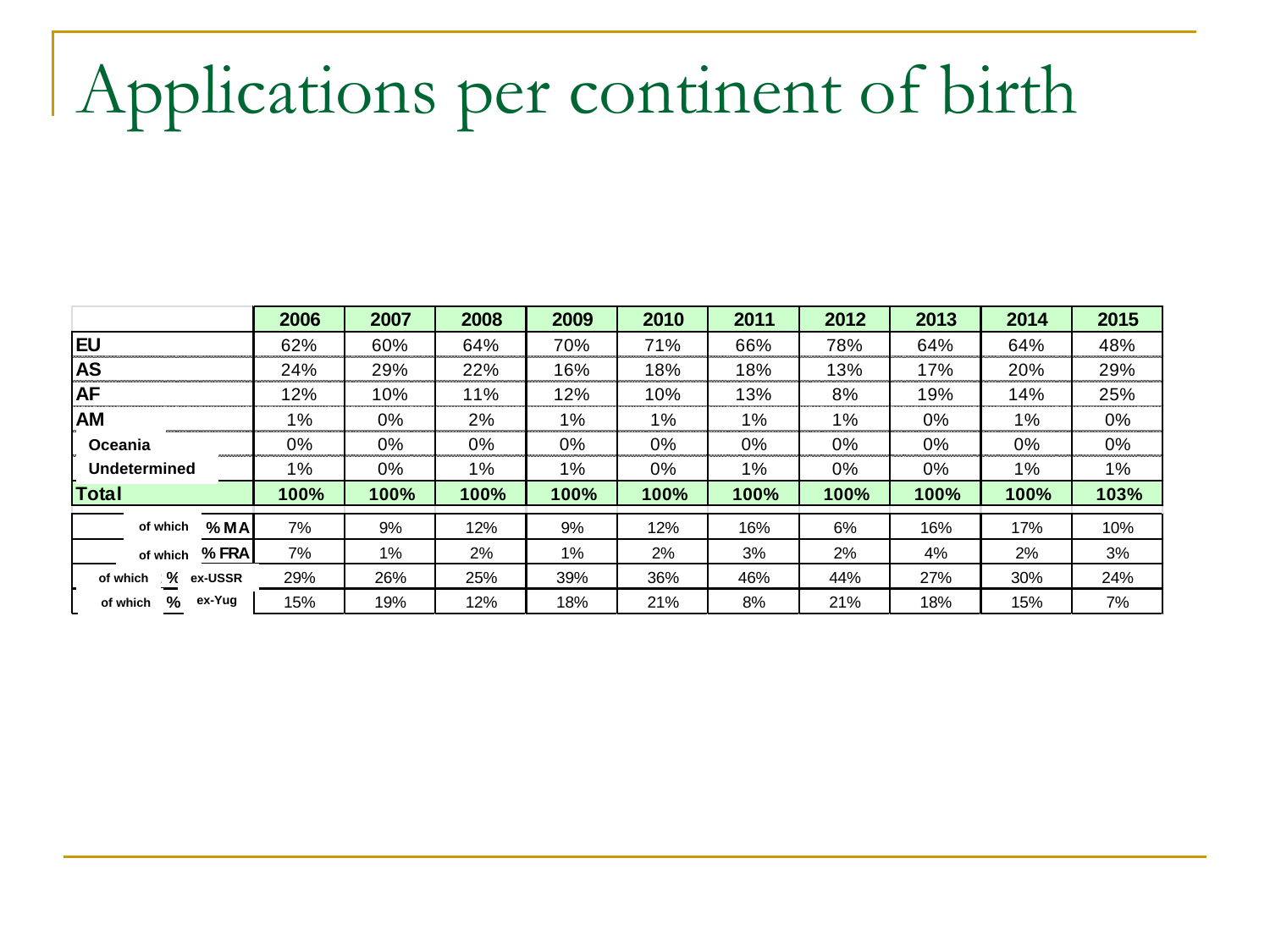# Principal countries of birth (in %)

**PRINCIPAL COUNTRIES OF BIRTH OF STATELESS STATUS APPLICANTS ACCORDING TO YEAR OF APPLICATION**

**2005 - 2015 data excludes accompanying minors**

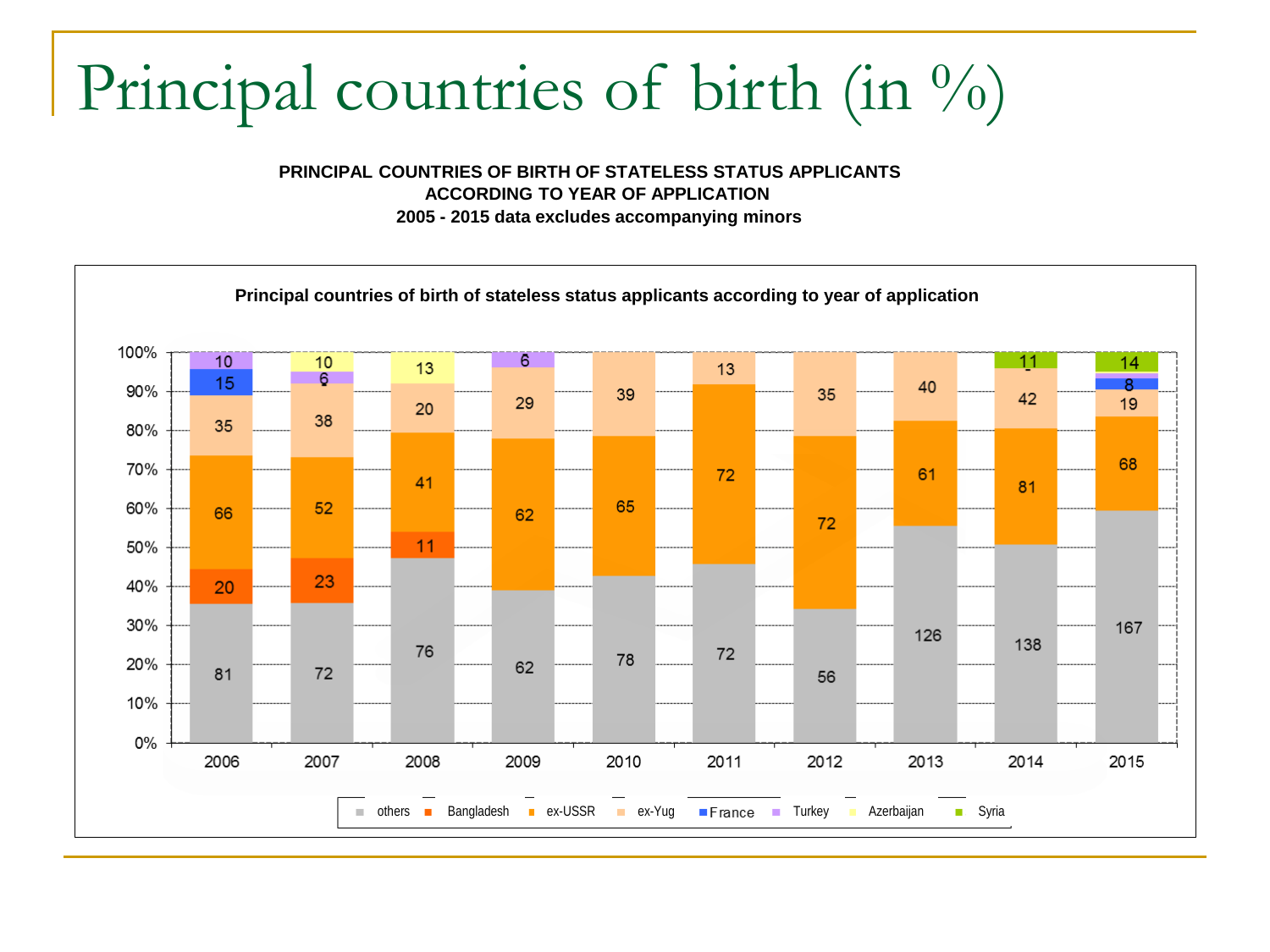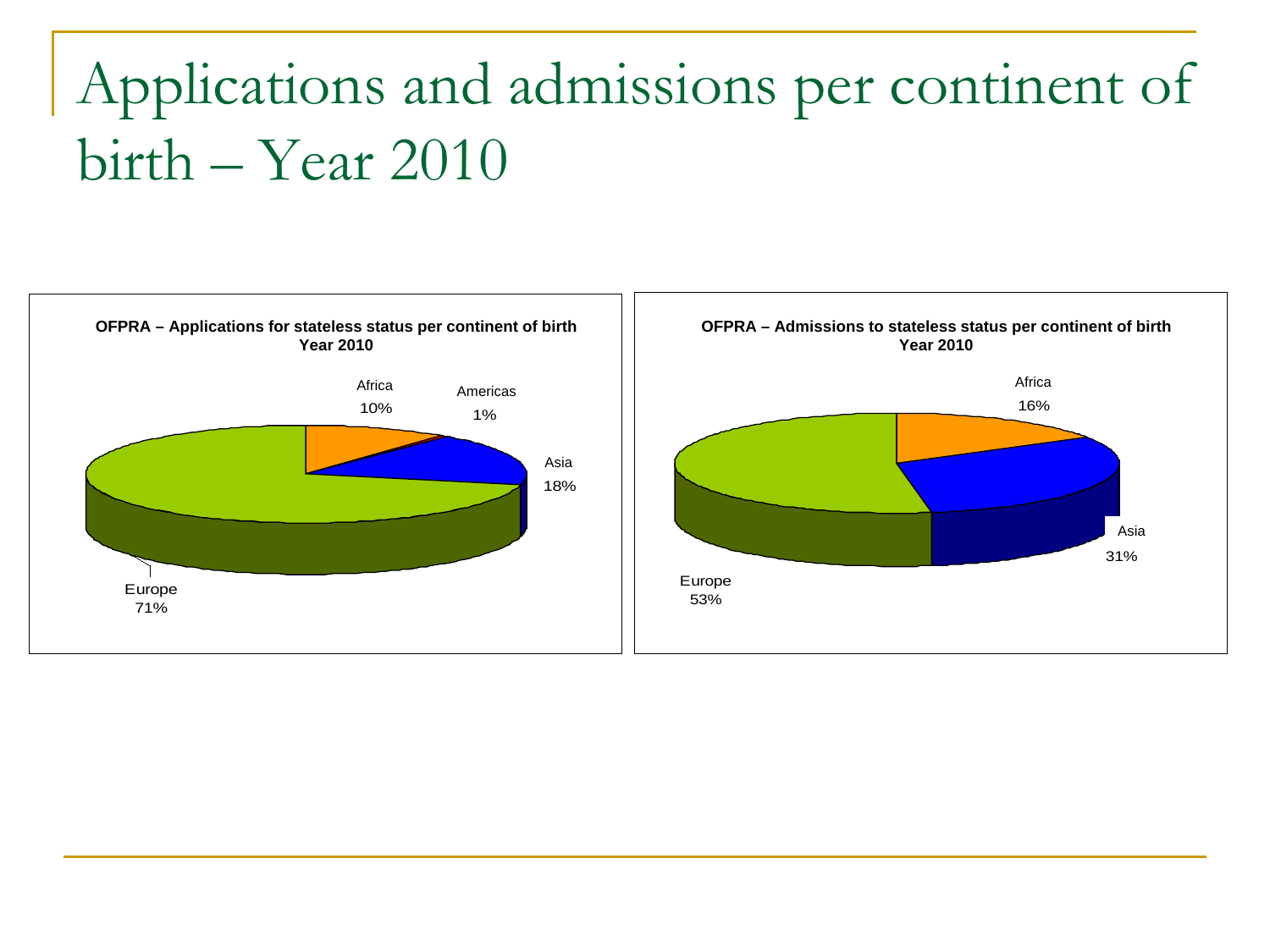

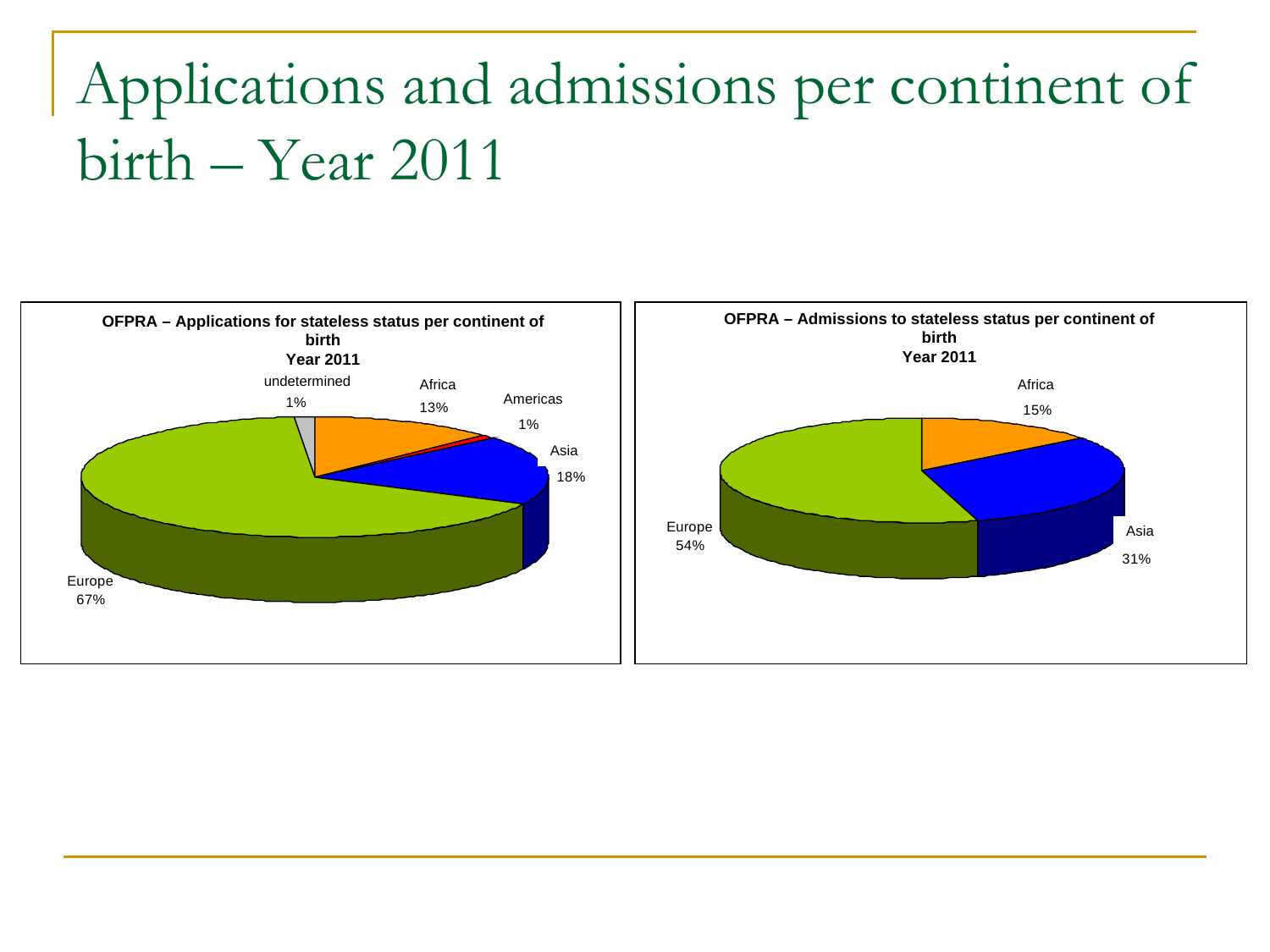

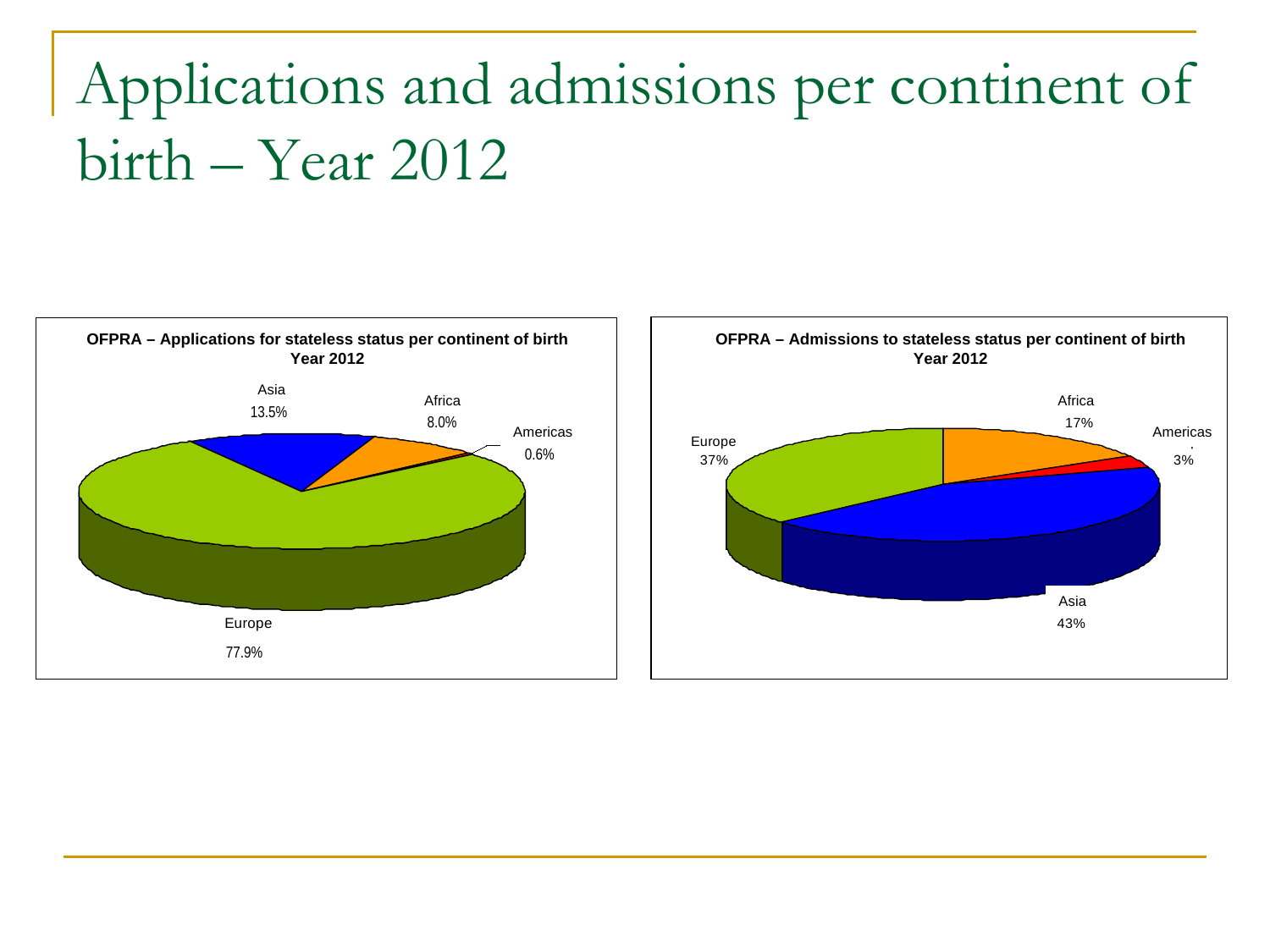

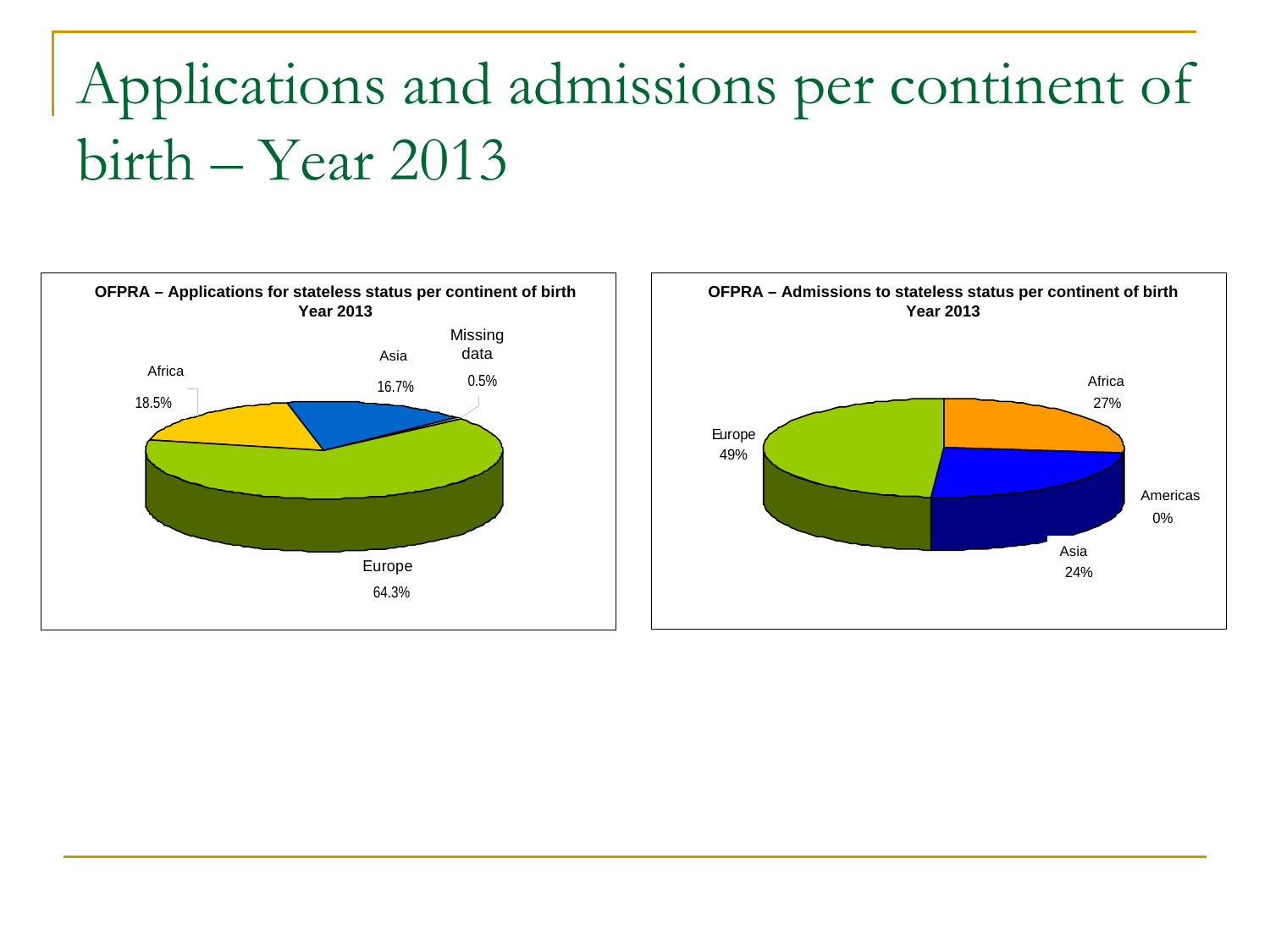

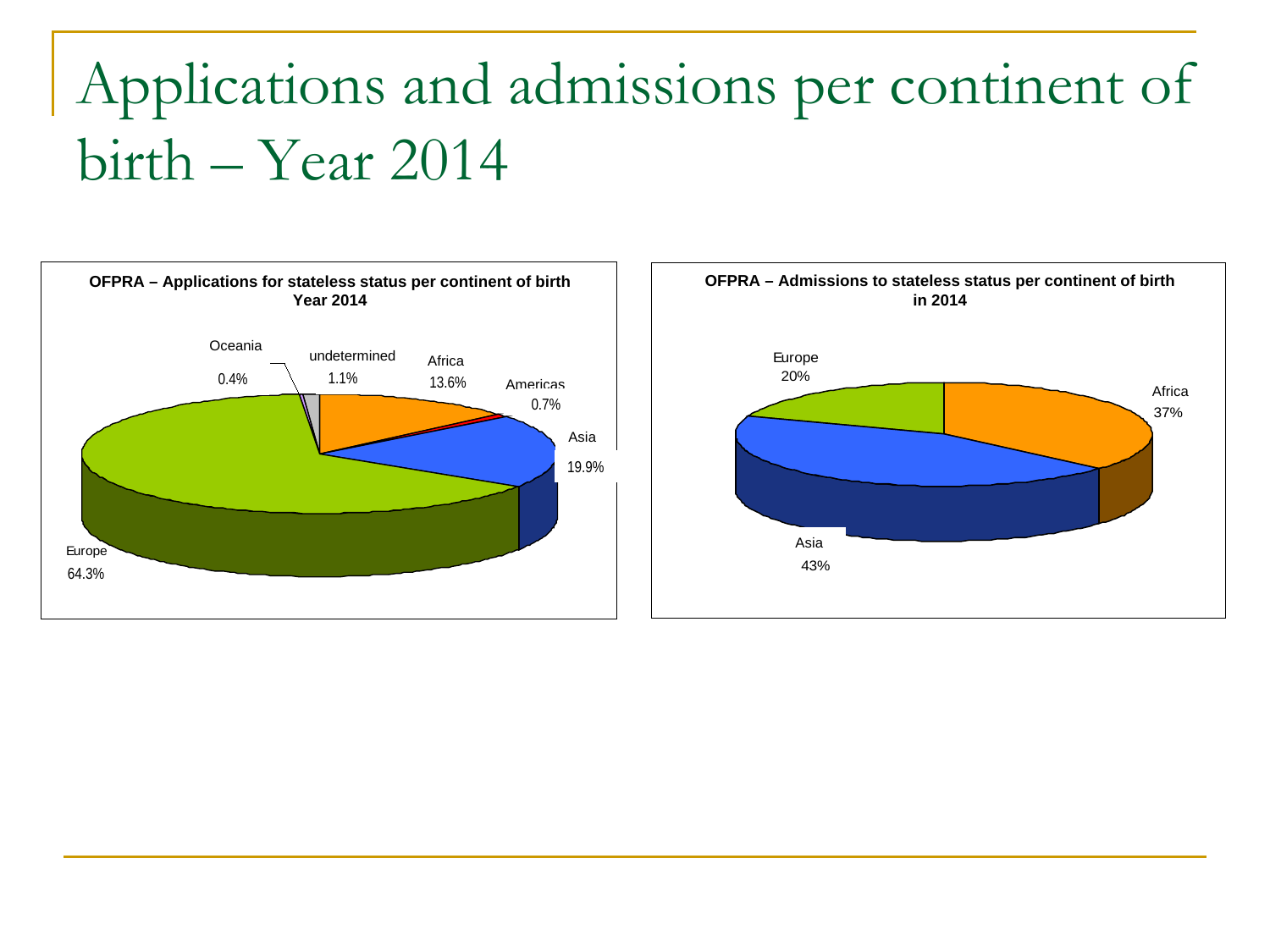